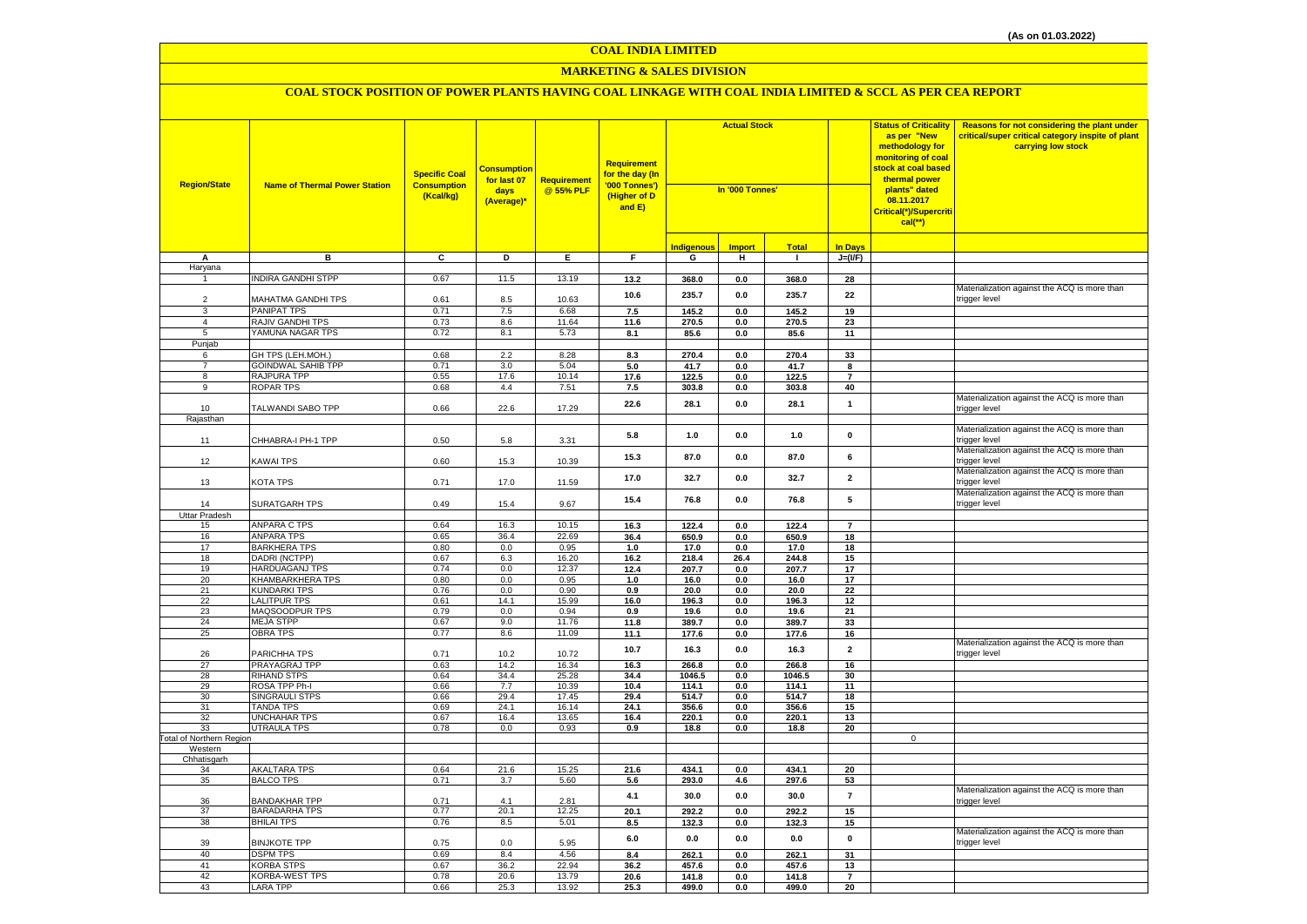#### **MARKETING & SALES DIVISION**

| <b>Region/State</b>     | <b>Name of Thermal Power Station</b>        | <b>Specific Coal</b><br><b>Consumption</b><br>(Kcal/kg) | <b>Consumption</b><br>for last 07<br>days<br>(Average)* | <b>Requirement</b><br>@ 55% PLF | Requirement<br>for the day (In<br>'000 Tonnes')<br>(Higher of D<br>and E) | <b>Actual Stock</b><br>In '000 Tonnes' |                |               | <b>Status of Criticality</b><br>as per "New<br>methodology for<br>monitoring of coal<br><mark>stock at coal based</mark><br>thermal power<br>plants" dated<br>08.11.2017<br><mark>Critical(*)/Supercriti</mark><br>$cal$ (**) |              | Reasons for not considering the plant under<br>critical/super critical category inspite of plant<br>carrying low stock |
|-------------------------|---------------------------------------------|---------------------------------------------------------|---------------------------------------------------------|---------------------------------|---------------------------------------------------------------------------|----------------------------------------|----------------|---------------|-------------------------------------------------------------------------------------------------------------------------------------------------------------------------------------------------------------------------------|--------------|------------------------------------------------------------------------------------------------------------------------|
|                         |                                             |                                                         |                                                         |                                 |                                                                           | <b>Indigenous</b>                      | <b>Import</b>  | <b>Total</b>  | <b>In Davs</b>                                                                                                                                                                                                                |              |                                                                                                                        |
| А                       | в                                           | c                                                       | Þ                                                       | E                               | F                                                                         | G                                      | н              | $\mathbf{I}$  | $J=(VF)$                                                                                                                                                                                                                      |              |                                                                                                                        |
| 44                      | NAWAPARA TPP                                | 0.79                                                    | 0.0                                                     | 6.28                            | 6.3                                                                       | 49.3                                   | $\mathbf{0.0}$ | 49.3          | 8                                                                                                                                                                                                                             |              | Materialization against the ACQ is more than<br>trigger level                                                          |
| 45                      | PATHADI TPP                                 | 0.65                                                    | 9.3                                                     | 5.18                            | 9.3                                                                       | 224.0                                  | 0.0            | 224.0         | 24                                                                                                                                                                                                                            |              |                                                                                                                        |
| 46                      | <b>SIPAT STPS</b>                           | 0.68                                                    | 37.6                                                    | 26.62                           | 37.6                                                                      | 723.5                                  | 4.0            | 727.6         | 19                                                                                                                                                                                                                            |              |                                                                                                                        |
| 47                      | <b>TAMNAR TPP</b>                           | 0.84                                                    | 34.1                                                    | 26.52                           | 34.1                                                                      | 97.3                                   | $\mathbf{0.0}$ | 97.3          | $\mathbf{3}$                                                                                                                                                                                                                  |              | Materialization against the ACQ is more than<br>trigger level                                                          |
| 48                      | UCHPINDA TPP                                | 0.75                                                    | 17.5                                                    | 14.22                           | 17.5                                                                      | 133.9                                  | 0.0            | 133.9         | 8                                                                                                                                                                                                                             |              | Materialization against the ACQ is more than<br>trigger level                                                          |
| Gujarat                 |                                             |                                                         |                                                         |                                 |                                                                           |                                        |                |               |                                                                                                                                                                                                                               |              | Materialization against the ACQ is more than                                                                           |
| 49                      | GANDHI NAGAR TPS                            | 0.69                                                    | 8.7                                                     | 5.71                            | 8.7                                                                       | 22.8                                   | $\mathbf{0.0}$ | 22.8          | $\mathbf{3}$                                                                                                                                                                                                                  |              | trigger level<br>Materialization against the ACQ is more than                                                          |
| 50                      | SABARMATI (D-F STATIONS)                    | 0.57                                                    | 3.3                                                     | 2.74                            | 3.3                                                                       | 28.0                                   | 86.3           | 114.3         | 14                                                                                                                                                                                                                            |              | trigger level                                                                                                          |
| 51                      | UKAI TPS                                    | 0.67                                                    | 15.8                                                    | 9.85                            | 15.8                                                                      | 40.2                                   | 0.0            | 40.2          | 3                                                                                                                                                                                                                             |              | Materialization against the ACQ is more than<br>trigger level                                                          |
| 52                      | <b>WANAKBORI TPS</b>                        | 0.67                                                    | 20.6                                                    | 20.22                           | 20.6                                                                      | 73.6                                   | $\mathbf{0.0}$ | 73.6          | $\overline{\mathbf{4}}$                                                                                                                                                                                                       |              | Materialization against the ACQ is more than<br>trigger level                                                          |
| Madhya Pradesh          |                                             |                                                         |                                                         |                                 |                                                                           |                                        |                |               |                                                                                                                                                                                                                               |              |                                                                                                                        |
| 53                      | <b>AMARKANTAK EXT TPS</b>                   | 0.65                                                    | 3.0                                                     | 1.80                            | 3.0                                                                       | 32.0                                   | 0.0            | 32.0          | 11                                                                                                                                                                                                                            |              |                                                                                                                        |
| 54                      | ANUPPUR TPP                                 | 0.65                                                    | 18.1                                                    | 10.31                           | 18.1                                                                      | 240.0                                  | 0.0            | 240.0         | 13                                                                                                                                                                                                                            |              |                                                                                                                        |
| 55<br>56                | <b>BINA TPS</b><br><b>GADARWARA TPP</b>     | 0.74<br>0.66                                            | 7.4<br>19.8                                             | 4.88<br>13.93                   | 7.4<br>19.8                                                               | 89.0<br>126.3                          | 0.0<br>0.0     | 89.0<br>126.3 | 12<br>6                                                                                                                                                                                                                       |              |                                                                                                                        |
| 57                      | <b>KHARGONE STPP</b>                        | 0.60                                                    | 17.3                                                    | 10.45                           | 17.3                                                                      | 142.1                                  | 0.0            | 142.1         | 8                                                                                                                                                                                                                             |              |                                                                                                                        |
| 58                      | <b>SANJAY GANDHI TPS</b>                    | 0.82                                                    | 14.7                                                    | 14.57                           | 14.7                                                                      | 135.8                                  | 0.0            | 135.8         | 9                                                                                                                                                                                                                             |              | Non payment of dues                                                                                                    |
| 59                      | <b>SATPURA TPS</b>                          | 0.67                                                    | 7.2                                                     | 11.79                           | 11.8                                                                      | 28.7                                   | 0.0            | 28.7          | $\overline{\mathbf{2}}$                                                                                                                                                                                                       |              | Non Payment of Dues                                                                                                    |
| 60                      | <b>SEIONI TPP</b>                           | 0.64                                                    | 7.7                                                     | 5.06                            | 7.7                                                                       | 175.8                                  | 0.0            | 175.8         | 23                                                                                                                                                                                                                            |              |                                                                                                                        |
| 61                      | SHREE SINGAJI TPP                           | 0.71                                                    | 25.8                                                    | 23.50                           | 25.8                                                                      | 99.4                                   | 0.0            | 99.4          | 4                                                                                                                                                                                                                             |              | Non Payment of Dues                                                                                                    |
| 62                      | <b>VINDHYACHAL STPS</b>                     | 0.69                                                    | 61.4                                                    | 43.60                           | 61.4                                                                      | 1422.4                                 | $\mathbf{0.0}$ | 1422.4        | 23                                                                                                                                                                                                                            |              |                                                                                                                        |
| Maharashtra             |                                             |                                                         |                                                         |                                 |                                                                           |                                        |                |               |                                                                                                                                                                                                                               |              |                                                                                                                        |
| 63                      | <b>AMRAVATI TPS</b>                         | 0.62                                                    | 15.7                                                    | 11.07                           | 15.7                                                                      | 35.5                                   | $\mathbf{0.0}$ | 35.5          | $\overline{\mathbf{2}}$                                                                                                                                                                                                       |              | Materialization against the ACQ is more than<br>trigger level                                                          |
| 64                      | <b>BHUSAWAL TPS</b>                         | 0.72                                                    | 15.2                                                    | 11.44                           | 15.2                                                                      | 16.3                                   | 0.0            | 16.3          | $\mathbf{1}$                                                                                                                                                                                                                  |              | Non payment of dues                                                                                                    |
| 65                      | <b>BUTIBORI TPP</b>                         | 0.67                                                    | 0.0                                                     | 5.31                            | 5.3                                                                       | 59.7                                   | 0.0            | 59.7          | 11                                                                                                                                                                                                                            |              |                                                                                                                        |
| 66                      | CHANDRAPUR(MAHARASHTRA) STPS                | 0.78                                                    | 38.9                                                    | 30.17                           | 38.9                                                                      | 271.2                                  | 0.0            | 271.2         | $\overline{7}$                                                                                                                                                                                                                |              | Non payment of dues                                                                                                    |
| 67                      | DAHANU TPS                                  | 0.62                                                    | 4.3                                                     | 4.09                            | 4.3                                                                       | 32.6                                   | 0.0            | 32.6          | 8                                                                                                                                                                                                                             |              | Materialization against the ACQ is more than<br>trigger level                                                          |
| 68                      | DHARIWAL TPP                                | 0.67                                                    | 7.8                                                     | 5.34                            | 7.8                                                                       | 29.4                                   | 0.0            | 29.4          | $\overline{4}$                                                                                                                                                                                                                |              | Materialization against the ACQ is more than<br>trigger level                                                          |
| 69                      | <b>GMR WARORA TPS</b>                       | 0.67                                                    | 8.9                                                     | 5.29                            | 8.9                                                                       | 0.7                                    | 0.0            | 0.7           | 0                                                                                                                                                                                                                             |              | Materialization against the ACQ is more than<br>trigger level                                                          |
| 70<br>71                | <b>KHAPARKHEDA TPS</b><br><b>KORADI TPS</b> | 0.89<br>0.76                                            | 20.1<br>24.1                                            | 15.72<br>22.08                  | 20.1                                                                      | 235.8                                  | 0.0            | 235.8         | 12<br>3                                                                                                                                                                                                                       |              | Non payment of dues                                                                                                    |
| 72                      | <b>MAUDA TPS</b>                            | 0.70                                                    | 17.4                                                    | 21.29                           | 24.1<br>21.3                                                              | 77.3<br>459.2                          | 0.0<br>12.1    | 77.3<br>471.3 | 22                                                                                                                                                                                                                            |              |                                                                                                                        |
| 73                      | <b>NASIK TPS</b>                            | 0.81                                                    | 6.0                                                     | 6.72                            | 6.7                                                                       | 17.9                                   | $\mathbf{0.0}$ | 17.9          | 3                                                                                                                                                                                                                             |              | Non payment of dues                                                                                                    |
| 74                      | <b>PARAS TPS</b>                            | 0.74                                                    | 5.2                                                     | 4.90                            | 5.2                                                                       | 32.3                                   | 0.0            | 32.3          | 6                                                                                                                                                                                                                             |              | Non payment of dues                                                                                                    |
| 75                      | <b>PARLITPS</b>                             | 0.67                                                    | 4.6                                                     | 6.65                            | 6.7                                                                       | 28.1                                   | 0.0            | 28.1          | 4                                                                                                                                                                                                                             |              | Non payment of dues                                                                                                    |
| 76                      | <b>SOLAPUR STPS</b>                         | 0.56                                                    | 15.6                                                    | 9.73                            | 15.6                                                                      | 114.1                                  | 0.0            | 114.1         | $\overline{7}$                                                                                                                                                                                                                |              |                                                                                                                        |
| 77                      | <b>TIRORA TPS</b>                           | 0.66                                                    | 41.7                                                    | 28.73                           | 41.7                                                                      | 100.1                                  | 0.0            | 100.1         | $\overline{\mathbf{2}}$                                                                                                                                                                                                       |              | Materialization against the ACQ is more than<br>trigger level                                                          |
| 78                      | WARDHA WARORA TPP                           | 0.66                                                    | 5.4                                                     | 4.71                            | 5.4                                                                       | 116.3                                  | 0.0            | 116.3         | 21                                                                                                                                                                                                                            |              |                                                                                                                        |
| Total of Western Region |                                             |                                                         |                                                         |                                 |                                                                           |                                        |                |               |                                                                                                                                                                                                                               | $\mathbf{0}$ |                                                                                                                        |
| Southern                |                                             |                                                         |                                                         |                                 |                                                                           |                                        |                |               |                                                                                                                                                                                                                               |              |                                                                                                                        |
| Andhra Pradesh          |                                             |                                                         |                                                         |                                 |                                                                           |                                        |                |               |                                                                                                                                                                                                                               |              | Materialization against the ACQ is more than                                                                           |
| 79                      | DAMODARAM SANJEEVAIAH TPS                   | 0.66                                                    | 13.1                                                    | 13.85                           | 13.8                                                                      | 10.7                                   | $\mathbf{0.0}$ | 10.7          | $\mathbf{1}$                                                                                                                                                                                                                  |              | trigger level<br>Materialization against the ACQ is more than                                                          |
| 80                      | Dr. N.TATA RAO TPS                          | 0.77                                                    | 29.4                                                    | 17.90                           | 29.4                                                                      | 53.4                                   | 0.0            | 53.4          | $\overline{\mathbf{2}}$                                                                                                                                                                                                       |              | trigger level                                                                                                          |
| 81                      | PAINAMPURAM TPP                             | 0.59                                                    | 16.8                                                    | 10.21                           | 16.8                                                                      | 172.5                                  | 26.9           | 199.4         | 12                                                                                                                                                                                                                            |              |                                                                                                                        |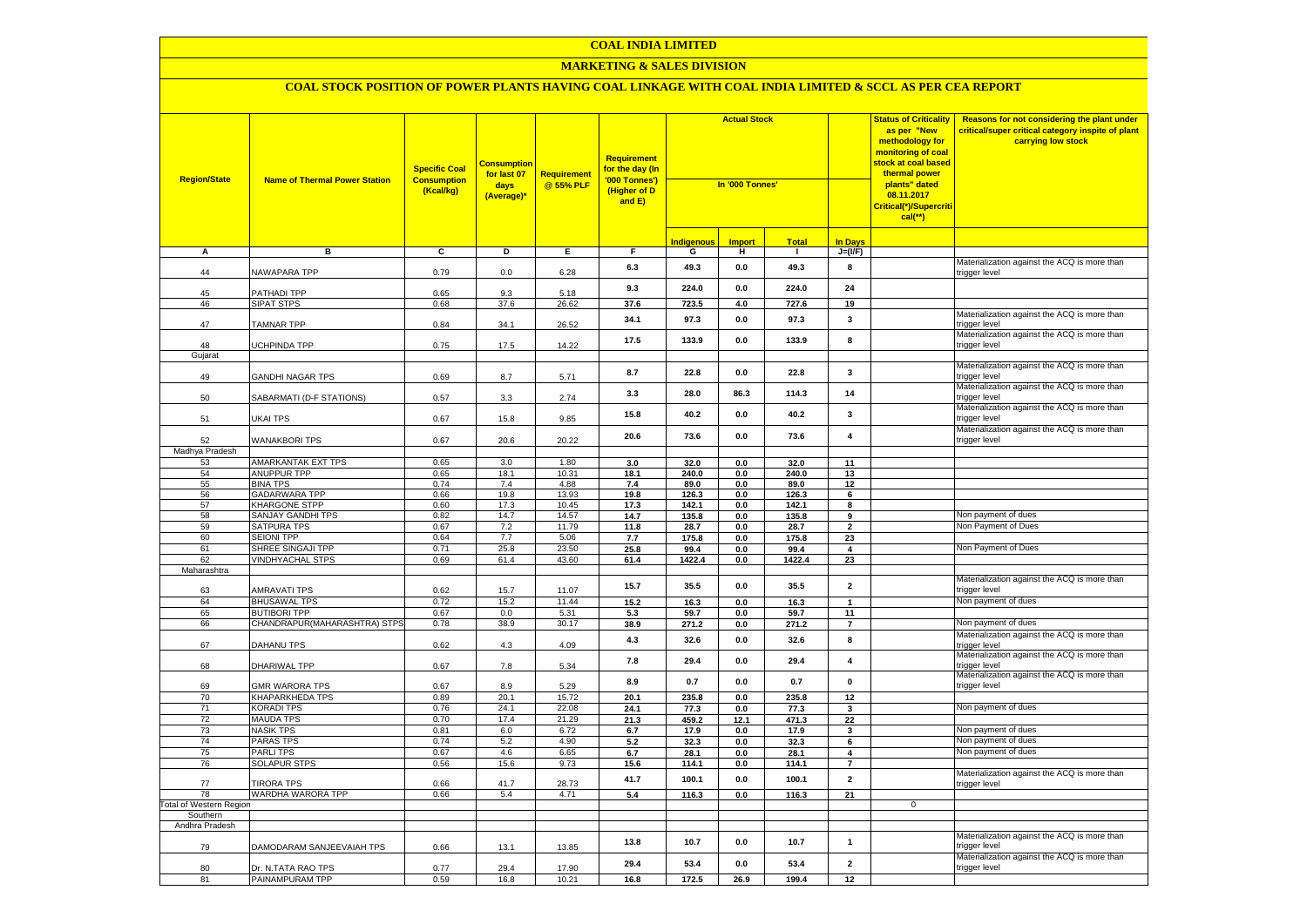#### **MARKETING & SALES DIVISION**

| <b>Region/State</b>             | <b>Name of Thermal Power Station</b>         | <b>Specific Coal</b><br><b>Consumption</b><br>(Kcal/kg) | <b>Consumption</b><br>for last 07<br>days<br>(Average)* | <b>Requirement</b><br>@ 55% PLF | <b>Requirement</b><br>for the day (In<br>'000 Tonnes')<br>(Higher of D<br>and E) | <b>Actual Stock</b><br>In '000 Tonnes' |                | 08.11.2017<br>$cal$ (**) |                         | <b>Status of Criticality</b><br>as per "New<br>methodology for<br>monitoring of coal<br><mark>stock at coal based</mark><br>thermal power<br>plants" dated<br>Critical(*)/Supercriti | Reasons for not considering the plant under<br>critical/super critical category inspite of plant<br>carrying low stock |
|---------------------------------|----------------------------------------------|---------------------------------------------------------|---------------------------------------------------------|---------------------------------|----------------------------------------------------------------------------------|----------------------------------------|----------------|--------------------------|-------------------------|--------------------------------------------------------------------------------------------------------------------------------------------------------------------------------------|------------------------------------------------------------------------------------------------------------------------|
|                                 |                                              |                                                         |                                                         |                                 |                                                                                  | Indigenous                             | <b>Import</b>  | <b>Total</b>             | <b>In Days</b>          |                                                                                                                                                                                      |                                                                                                                        |
| A                               | в                                            | C                                                       | D                                                       | Е.                              | F.                                                                               | G                                      | н              | $\mathbf{L}$             | $J=(VF)$                |                                                                                                                                                                                      |                                                                                                                        |
| 82                              | RAYALASEEMA TPS                              | 0.76                                                    | 19.8                                                    | 16.60                           | 19.8                                                                             | 25.4                                   | 0.0            | 25.4                     | $\mathbf{1}$            |                                                                                                                                                                                      | Materialization against the ACQ is more than<br>trigger level                                                          |
| 83                              | <b>SIMHADRI</b>                              | 0.78                                                    | 31.0                                                    | 20.54                           | 31.0                                                                             | 342.2                                  | 0.0            | 342.2                    | 11                      |                                                                                                                                                                                      |                                                                                                                        |
| 84                              | <b>SGPL TPP</b>                              | 0.53                                                    | 12.8                                                    | 9.26                            | 12.8                                                                             | 54.0                                   | 76.3           | 130.3                    | 10                      |                                                                                                                                                                                      |                                                                                                                        |
| 85                              | VIZAG TPP                                    | 0.67                                                    | 0.0                                                     | 9.20                            | 9.2                                                                              | 1.6                                    | 0.0            | 1.6                      | $\mathbf 0$             |                                                                                                                                                                                      |                                                                                                                        |
| Karnataka<br>86                 | <b>BELLARY TPS</b>                           | 0.63                                                    | 15.7                                                    | 14.23                           | 15.7                                                                             | 16.6                                   | $0.0\,$        | 16.6                     | $\mathbf{1}$            |                                                                                                                                                                                      | Materialization against the ACQ is more than<br>trigger level                                                          |
| 87                              | KUDGI STPP                                   | 0.63                                                    | 15.3                                                    | 19.90                           | 19.9                                                                             | 146.3                                  | 0.0            | 146.3                    | $\overline{7}$          |                                                                                                                                                                                      | Materialization against the ACQ is more than<br>trigger level                                                          |
| 88                              | RAICHUR TPS                                  | 0.66                                                    | 20.2                                                    | 14.98                           | 20.2                                                                             | 15.1                                   | 0.0            | 15.1                     | $\mathbf{1}$            |                                                                                                                                                                                      | Materialization against the ACQ is more than<br>trigger level                                                          |
| 89                              | YERMARUS TPP                                 | 0.62                                                    | 9.3                                                     | 13.09                           | 13.1                                                                             | 11.5                                   | 0.0            | 11.5                     | $\mathbf{1}$            |                                                                                                                                                                                      | Materialization against the ACQ is more than<br>trigger level                                                          |
| Tamil Nadu                      |                                              |                                                         |                                                         |                                 |                                                                                  |                                        |                |                          |                         |                                                                                                                                                                                      | Materialization against the ACQ is more than                                                                           |
| 90                              | METTUR TPS                                   | 0.81                                                    | 14.7                                                    | 8.98                            | 14.7                                                                             | 32.8                                   | 0.0            | 32.8                     | $\overline{\mathbf{2}}$ |                                                                                                                                                                                      | trigger level<br>Materialization against the ACQ is more than                                                          |
| 91                              | METTUR TPS - II                              | 0.78                                                    | $2.6\,$                                                 | 6.16                            | 6.2                                                                              | 52.1                                   | 0.0            | 52.1                     | 8                       |                                                                                                                                                                                      | rigger level<br>Materialization against the ACQ is more than                                                           |
| 92                              | NORTH CHENNAI TPS                            | 0.82                                                    | 29.2                                                    | 19.78                           | 29.2                                                                             | 128.4                                  | 0.0            | 128.4                    | $\pmb{4}$               |                                                                                                                                                                                      | rigger level<br>Materialization against the ACQ is more than                                                           |
| 93                              | <b>TUTICORIN TPS</b>                         | 0.96                                                    | 14.6                                                    | 13.31                           | 14.6                                                                             | 57.8                                   | 0.0            | 57.8                     | $\overline{\mathbf{4}}$ |                                                                                                                                                                                      | rigger level<br>Materialization against the ACQ is more than                                                           |
| 94<br>Telangana                 | VALLUR TPP                                   | 0.72                                                    | 19.3                                                    | 14.26                           | 19.3                                                                             | 149.3                                  | 0.0            | 149.3                    | 8                       |                                                                                                                                                                                      | rigger level                                                                                                           |
| 95                              | <b>BHADRADRI TPP</b>                         | 0.69                                                    | 14.1                                                    | 9.83                            | 14.1                                                                             | 114.4                                  | 0.0            | 114.4                    | 8                       |                                                                                                                                                                                      |                                                                                                                        |
| 96                              | <b>KAKATIYA TPS</b>                          | 0.57                                                    | 13.1                                                    | 8.33                            | 13.1                                                                             | 174.4                                  | 0.0            | 174.4                    | 13                      |                                                                                                                                                                                      |                                                                                                                        |
| 97                              | <b>KOTHAGUDEM TPS (NEW)</b>                  | 0.64                                                    | 14.6                                                    | 8.46                            | 14.6                                                                             | 107.6                                  | 0.0            | 107.6                    | $\overline{7}$          |                                                                                                                                                                                      |                                                                                                                        |
| 98                              | KOTHAGUDEM TPS (STAGE-7)                     | 0.50                                                    | 9.5                                                     | 5.23                            | 9.5                                                                              | 138.1                                  | 0.0            | 138.1                    | 15                      |                                                                                                                                                                                      |                                                                                                                        |
| 99                              | RAMAGUNDEM STPS                              | 0.62                                                    | 31.0                                                    | 21.33                           | 31.0                                                                             | 391.3                                  | 0.0            | 391.3                    | 13                      |                                                                                                                                                                                      |                                                                                                                        |
| 100<br>101                      | RAMAGUNDEM-B TPS                             | 0.77                                                    | 0.8                                                     | 0.64                            | 0.8                                                                              | 9.8                                    | 0.0            | 9.8                      | 12<br>$\overline{7}$    |                                                                                                                                                                                      |                                                                                                                        |
| <b>Fotal of Southern Region</b> | <b>SINGARENI TPP</b>                         | 0.58                                                    | 16.5                                                    | 9.12                            | 16.5                                                                             | 120.0                                  | 0.0            | 120.0                    |                         | $\mathsf 0$                                                                                                                                                                          |                                                                                                                        |
| Eastern                         |                                              |                                                         |                                                         |                                 |                                                                                  |                                        |                |                          |                         |                                                                                                                                                                                      |                                                                                                                        |
| Bihar                           |                                              |                                                         |                                                         |                                 |                                                                                  |                                        |                |                          |                         |                                                                                                                                                                                      |                                                                                                                        |
| 102                             | <b>BARAUNI TPS</b>                           | 0.63                                                    | 5.1                                                     | 5.90                            | 5.9                                                                              | 62.2                                   | 0.0            | 62.2                     | 11                      |                                                                                                                                                                                      | Materialization against the ACQ is more than<br>rigger level                                                           |
| 103                             | <b>BARHI</b>                                 | 0.67                                                    | 5.3                                                     | 5.84                            | 5.8                                                                              | 137.8                                  | 0.0            | 137.8                    | 24                      |                                                                                                                                                                                      |                                                                                                                        |
| 104                             | <b>BARH II</b>                               | 0.67                                                    | 10.6                                                    | 11.67                           | 11.7                                                                             | 275.7                                  | 0.0            | 275.7                    | 24                      |                                                                                                                                                                                      |                                                                                                                        |
| 105                             | KAHALGAON TPS                                | 0.80                                                    | 27.0                                                    | 24.62                           | 27.0                                                                             | 150.0                                  | 0.0            | 150.0                    | 6                       |                                                                                                                                                                                      | Materialization against the ACQ is more than<br>rigger level<br>Materialization against the ACQ is more than           |
| 106<br>107                      | <b>MUZAFFARPUR TPS</b><br>NABINAGAR STPP     | 0.77<br>0.58                                            | 6.0<br>19.5                                             | 3.95<br>10.14                   | 6.0<br>19.5                                                                      | 27.5                                   | 0.0<br>0.0     | 27.5                     | 5<br>18                 |                                                                                                                                                                                      | rigger level                                                                                                           |
| 108                             | NABINAGAR TPP                                | 0.69                                                    | 15.8                                                    | 9.06                            | 15.8                                                                             | 346.3<br>125.0                         | 0.0            | 346.3<br>125.0           | 8                       |                                                                                                                                                                                      |                                                                                                                        |
| Jharkhand                       |                                              |                                                         |                                                         |                                 |                                                                                  |                                        |                |                          |                         |                                                                                                                                                                                      |                                                                                                                        |
| 109                             | BOKARO TPS `A` EXP                           | 0.57                                                    | 6.2                                                     | 3.78                            | 6.2                                                                              | 105.8                                  | 0.0            | 105.8                    | 17                      |                                                                                                                                                                                      |                                                                                                                        |
| 110                             | CHANDRAPURA(DVC) TPS                         | 0.61                                                    | 6.5                                                     | 4.06                            | 6.5                                                                              | 141.3                                  | 0.0            | 141.3                    | 22                      |                                                                                                                                                                                      |                                                                                                                        |
| 111                             | JOJOBERA TPS                                 | 0.69                                                    | 3.1                                                     | 2.18                            | 3.1                                                                              | 95.7                                   | 0.0            | 95.7                     | 31                      |                                                                                                                                                                                      |                                                                                                                        |
| 112                             | KODARMA TPP                                  | 0.62                                                    | 13.9                                                    | 8.23                            | 13.9<br>8.0                                                                      | 113.2<br>27.0                          | 0.0<br>0.0     | 113.2<br>27.0            | 8<br>3                  |                                                                                                                                                                                      | Materialization against the ACQ is more than                                                                           |
| 113<br>114                      | <b>MAHADEV PRASAD STPP</b><br>MAITHON RB TPP | 0.70<br>0.64                                            | 8.0<br>6.4                                              | 5.01<br>8.89                    | 8.9                                                                              | 202.3                                  | 0.0            | 202.3                    | 23                      |                                                                                                                                                                                      | rigger level                                                                                                           |
|                                 |                                              |                                                         |                                                         |                                 |                                                                                  |                                        |                |                          |                         |                                                                                                                                                                                      | Materialization against the ACQ is more than                                                                           |
| 115<br>Odisha                   | TENUGHAT TPS                                 | 0.75                                                    | 5.5                                                     | 4.16                            | 5.5                                                                              | 42.2                                   | 0.0            | 42.2                     | 8                       |                                                                                                                                                                                      | trigger level                                                                                                          |
| 116                             | <b>DARLIPALI STPS</b>                        | 0.71                                                    | 27.4                                                    | 14.95                           | 27.4                                                                             | 462.9                                  | 0.0            | 462.9                    | 17                      |                                                                                                                                                                                      |                                                                                                                        |
| 117                             | <b>DERANG TPP</b>                            | 0.70                                                    | 17.5                                                    | 11.10                           | 17.5                                                                             | 1098.5                                 | $\mathbf{0.0}$ | 1098.5                   | 63                      |                                                                                                                                                                                      |                                                                                                                        |
| 118                             | <b>IB VALLEY TPS</b>                         | 0.83                                                    | 26.4                                                    | 19.16                           | 26.4                                                                             | 350.4                                  | 0.0            | 350.4                    | 13                      |                                                                                                                                                                                      |                                                                                                                        |